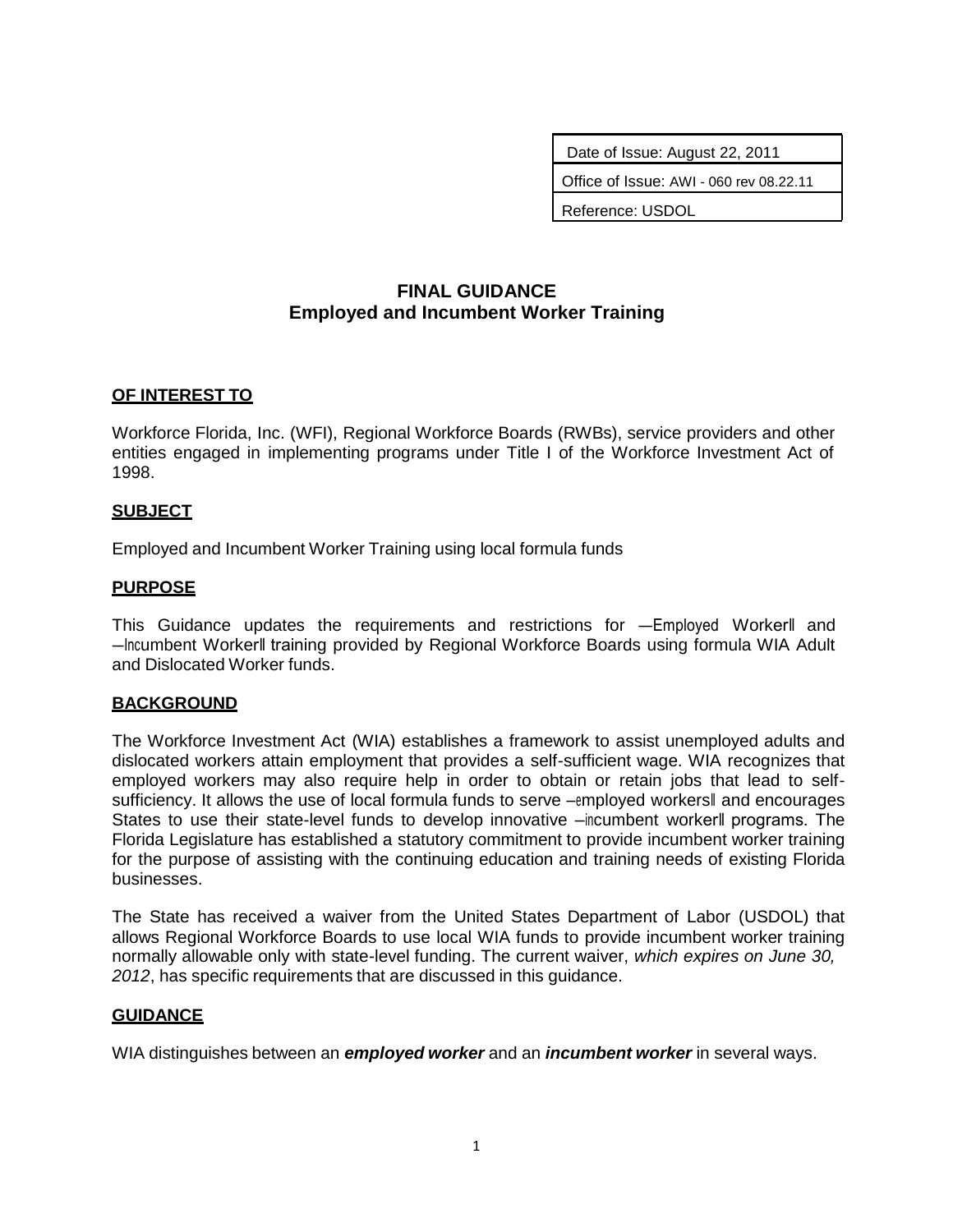# *Employed Worker*

- 1. An ―employed worker‖ is an individual currently working who has been determined by a one-stop operator to be in need of employment and services in order to obtain or retain employment that allows for self-sufficiency, in accordance with the locally established definition of that term. See WIA Section 134(d)(3)(A)(ii), 20 CFR 663.230, and preamble to the WIA regulations at Federal Register, Vol. 65, No. 156, 49294, pages 49322 – 49323.
- 2. An employed worker who currently meets the local definition of self-sufficiency, but needs services in order to retain their self-sufficient employment, also may be served if documentation is obtained from the employer that the employee will not be retained unless additional training or services are received.
- 3. Dislocated workers who have become re-employed in "income maintenance" jobs (a job with a lower rate of pay than the job of dislocation) may also be served as long as the wage earned does not exceed the local criteria for self-sufficiency for dislocated workers.
- 4. The local definition of —self-sufficiencyll may be different for adult employed workers and dislocated workers.
- 5. Local One-Stop Centers are required to complete a WIA application and verify that the worker meets program eligibility criteria. An employed worker must receive at least one core service and one intensive service before training is provided.
- 6. Employed workers must be given the same customer choice options as other WIA clients (except for eligible employed workers who are enrolled in customized training with their employers).
- 7. Training must be provided in compliance with the Eligible Training Provider and Individual Training Account (ITA) requirements unless it is customized training or Onthe-Job Training.
- 8. WIA ―employed worker‖ services primarily are provided for the benefit of the employed worker but it is recognized that these services may also benefit the employer.

## *Incumbent Worker*

- 1. An -incumbent workerll is an employed worker who is served with state-level funds. See WIA Section 134(a)(3)(A)(iv).
- 2. An incumbent worker does *not necessarily* have to meet the eligibility criteria for employed adults or dislocated workers.
- 3. Obtaining or retaining employment that leads to self-sufficiency is not a prerequisite for incumbent worker training.
- 4. Incumbent worker training is developed with an employer or employer association to upgrade skills training of a particular group of workers or industry.
- 5. Under normal circumstances, local boards are not allowed to use local WIA funds to provide incumbent worker training (IWT).
- 6. Through current waivers obtained from the USDOL, RWBs in Florida have been granted the authority to use up to 20% of their local formula dislocated worker funds to provide incumbent worker training within the guidelines described in the waiver and discussed below.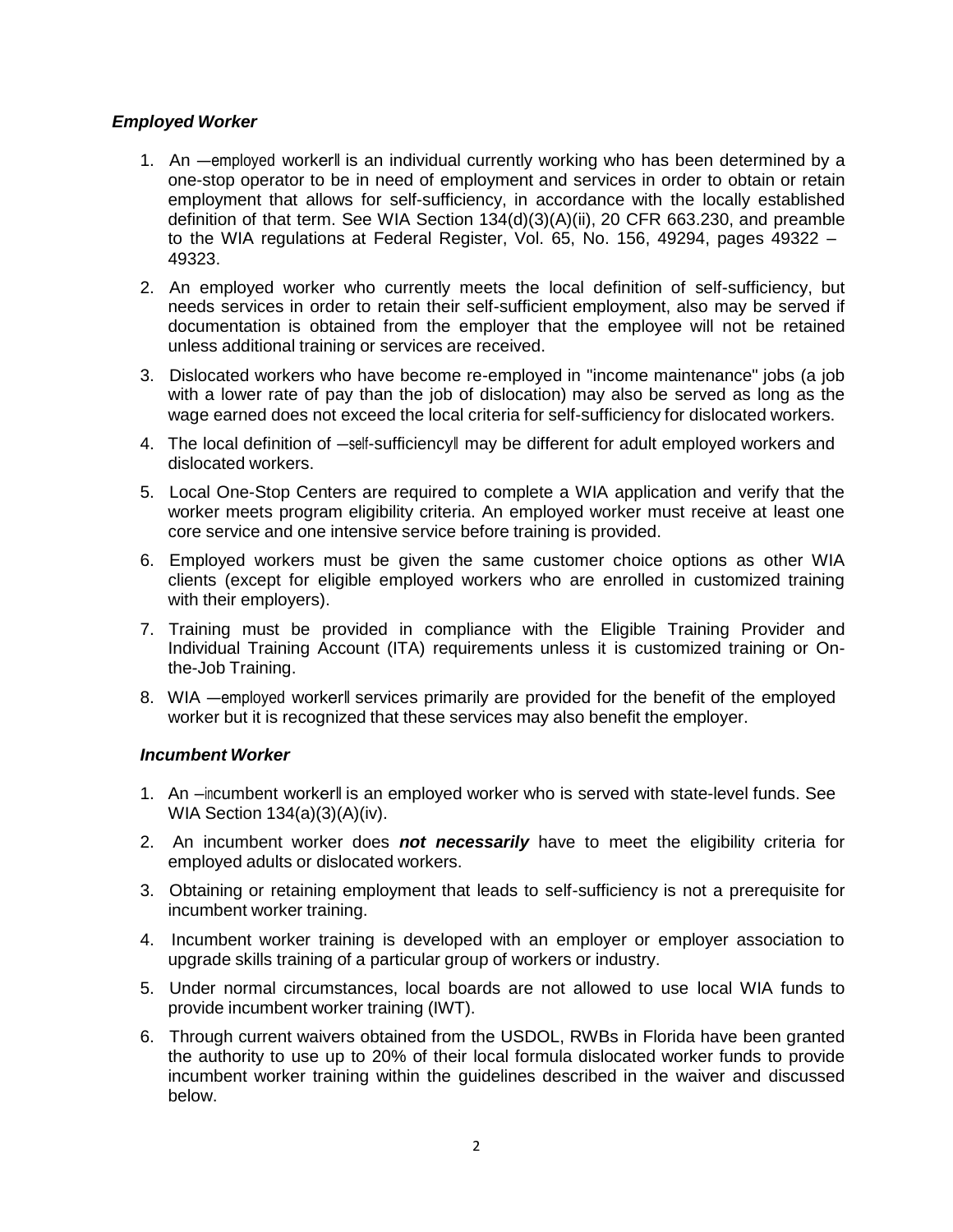- 7. The training program and training provider are selected by the business. The training provider is not required to be on the Eligible Training Provider List (ETPL); and use of an Individual Training Account (ITA) is not required.
- 8. For locally-funded IWT, age, citizenship/right to work, and compliance with the Selective Service registration requirements still must be met.

## **Approved Waiver related to Incumbent Worker Training offered by local boards** *(expires June 30, 2012)*

RWBs may use up to 20% of their Dislocated Worker formula funds for IWT. **The IWT can only be done by local boards as part of a layoff aversion strategy and the training is limited to skill attainment activities.**

## **Action required to use formula funds for Layoff Aversion IWT**

Local boards intending to use local WIA formula funds through the waiver to provide incumbent worker training are responsible for implementing local policy that addresses all provisions found in USDOL Training and Employment Guidance Letters (TEGL) 26-09 and 30-09.

At a minimum, local policies related to this waiver should include the following:

- 1. Criteria for identifying employers, targeted industries and economic sectors in need of Layoff Aversion IWT.
- 2. Criteria to determine a layoff risk and when and whether IWT is an appropriate response (see TEGL 30-09 for examples).
- 3. A process for determining eligibility of incumbent workers served under the waiver. Note that when an RWB provides IWT to a group of workers at a single employer, eligibility for training does not need to be documented at the individual level. Local policy may establish eligibility criteria for groups of workers. Group level determinations only apply to a single company.
- 4. A procedure that provides documented evidence that a layoff was avoided
- 5. Details on criteria to determine how the skills attained under the waiver will contribute either to the maintenance of employment or increase in employment security for workers

#### **Data collection requirements for local employed/incumbentworker activities**

An application must be entered into the State Management Information System, Employ Florida Marketplace (EFM), for each employed or incumbent worker served with local WIA funds. All employed workers and incumbent workers served with local funds must follow the three-tiered service delivery system (core, intensive and training services). The State obtained a separate waiver that eliminates the need to collect the following data elements on *locally-served incumbent workers*: single parent, unemployment compensation at participation, low income, TANF, other public assistance, homeless/runaway, and offender.

For Incumbent Worker Training Grants issued directly by WFI to employers, the data collection requirements are spelled out in the grant information published at:

<http://www.workforceflorida.com/PrioritiesInitiatives/FundingOpportunities/IWT.php>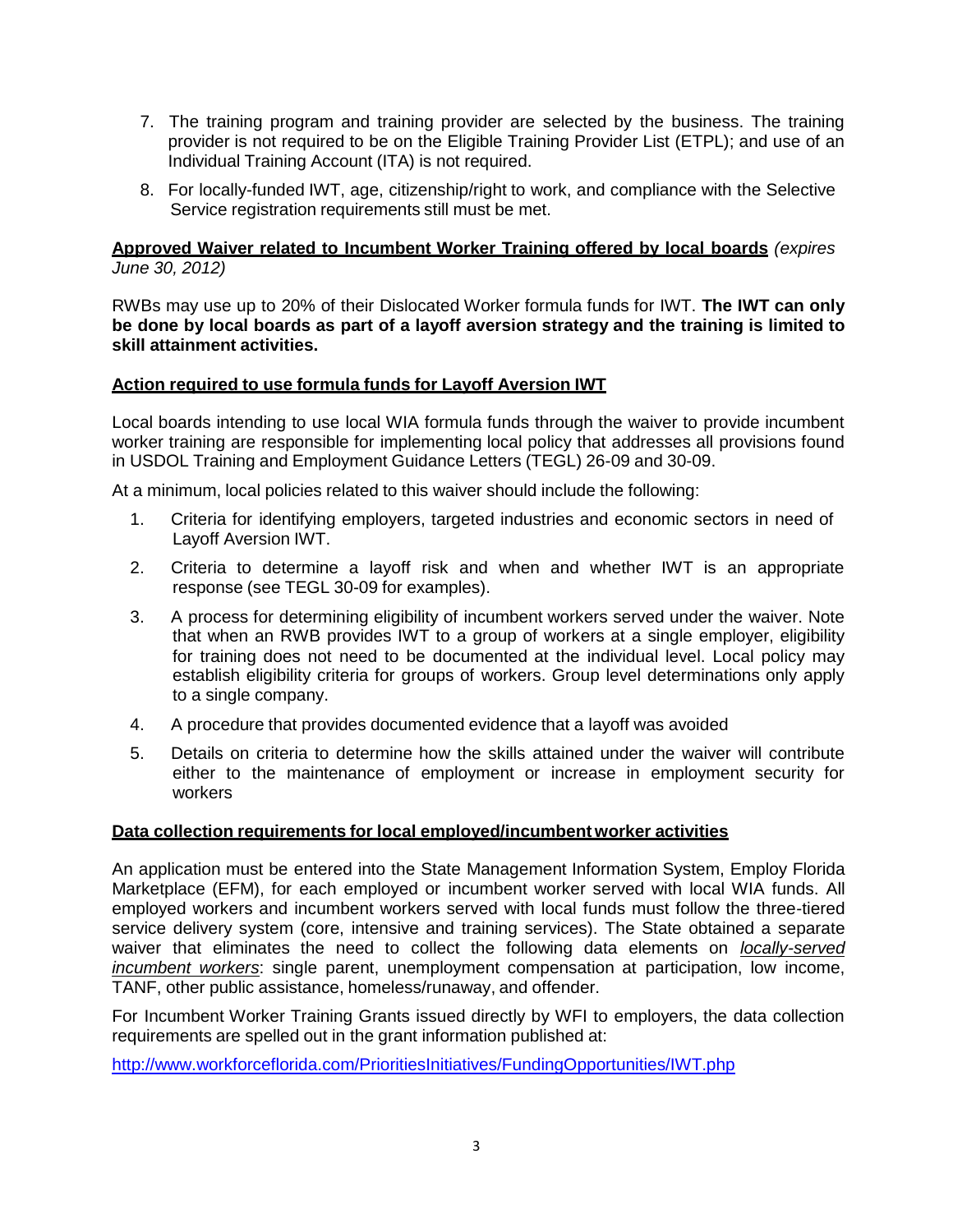# **AUTHORITY**

The Workforce [Investment](http://www.doleta.gov/usworkforce/wia/wialaw.pdf) Act of 1998, the WIA final [regulations](http://www.doleta.gov/seniors/other_docs/finalrule.pdf) at 20 CFR Part 652, *et seq*., Florida Statutes Chapter 445, Waiver Approval Letter from U.S. [Department](http://www.floridajobs.org/PDG/communique/Waiver_PY11.pdf) of Labor dated June 21, [2011,](http://www.floridajobs.org/PDG/communique/Waiver_PY11.pdf) TEGL 26-09, Subject: Workforce [Investment](http://wdr.doleta.gov/directives/corr_doc.cfm?DOCN=2898) Act (WIA) Waiver Policy and Waiver [Decisions](http://wdr.doleta.gov/directives/corr_doc.cfm?DOCN=2898) for PY 2009 and 2010, TEGL 30-10, Subject: Layoff Aversion [Definition](http://wdr.doleta.gov/directives/corr_doc.cfm?DOCN=2910) and the Appropriate Use of [Workforce Investment](http://wdr.doleta.gov/directives/corr_doc.cfm?DOCN=2910) Act Funds for Incumbent Worker Training for Layoff [Aversion](http://wdr.doleta.gov/directives/corr_doc.cfm?DOCN=2910) Using a Waiver, the State Workforce [Investment](http://www.workforceflorida.com/Publications/StatePlan.php) Plan, AWI [Communiqué](http://www.floridajobs.org/PDG/communique/10-01WaiversfromUSDOLRevised.pdf) 10- 01, Subject: [Implementation](http://www.floridajobs.org/PDG/communique/10-01WaiversfromUSDOLRevised.pdf) of the recently approved Waivers under the Workforce Investment Act (WIA) and the [Wagner-Peyser](http://www.floridajobs.org/PDG/communique/10-01WaiversfromUSDOLRevised.pdf) (W-P) Act.

# **QUESTIONS AND ANSWERS**

1. W*hen should a certificate/credential earned by an employed/incumbent worker be recorded?*

**Answer:** A certificate/credential should be recorded for any participant who completes training and receives a certificate/credential. Certificates/credentials may be recorded through the  $3<sup>rd</sup>$  quarter after exit.

2. *What constitutes a Credential countable under the state's Employed Worker Outcome Rate?*

**Answer:** Credentials include, but are not limited to, a high school diploma including special diplomas, GED or other recognized equivalents, post-secondary degrees/certificates; recognized skill standards; and licensure or industry-recognized certificates. See TEGL 17-05 for the federal definition of certificate/credential.

Attainment of Occupational Completion Points (OCPs) as designated by the Florida Department of Education may also be counted as credentials. The OCPs indicate points in particular vocational programs where a student could leave the program and still have learned enough skills to perform a particular job and thus be employable. In addition, some local credentials may be counted. Countable credentials should have a direct correlation to industry standards, employer requirements and should be recorded in EFM as local – employer specific.

In order to get credit for accepted credentials, RWBs should ensure credential information is appropriately recorded in EFM. Credentials can be recorded when activities are closed, when a WIA Case Closure is recorded, and when a follow-up is recorded.

Note that clients served under the local incumbent worker training waiver are included in this outcome.

*3. Is the state's Employed Worker Outcome Measure included as part of the new Balanced Scorecard Report and/or will it be tied to Balanced Scorecard Incentives?*

**Answer**: No. The Employed Worker Outcome Measure is not included as part of the Balance Scorecard Report nor is it tied to Balanced Scorecard Incentives. However, the measure does appear on the State's Monthly Management Report.

4. *Can training providers that do not appear on the State Eligible Training Provider List (ETPL) be used to provide training to employed adult workers?*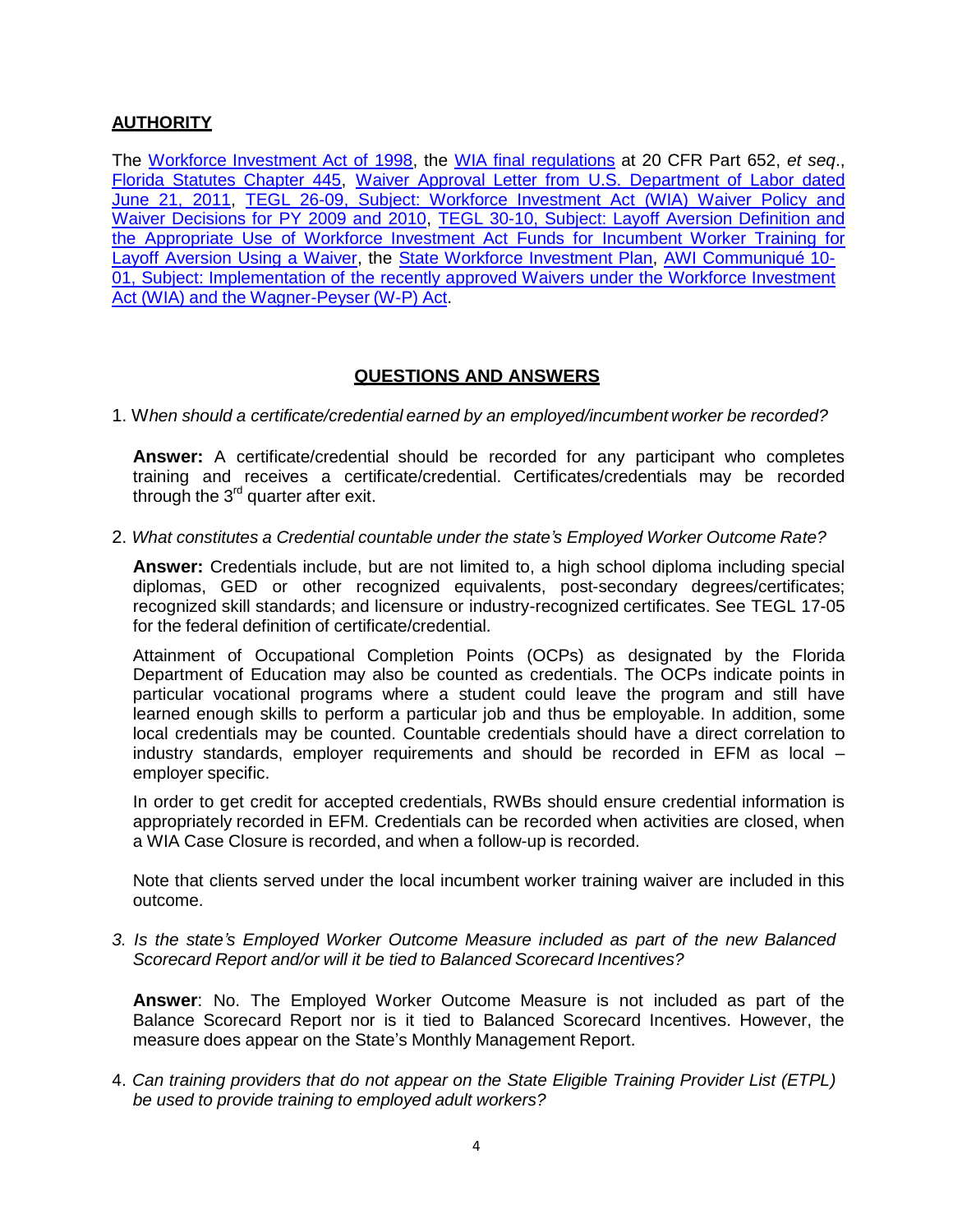**Answer:** No, with two exceptions. Training providers that are not on the ETPL may provide on-the-job training or customized training. Also, training for *incumbent* workers under the current waiver does not have to be provided by training providers on the ETPL.

5*. How can we maximize our ability to serve the widest range of employed workers in an effort to help those underemployed, as well as retain good paying jobs in our region?*

**Answer:** Developing separate self-sufficiency definitions for employed adults and dislocated workers allows local boards to provide services to a wider range of employed workers. In local regions where the definition of "priority of service" is contingent upon the local definitions of "self-sufficiency," utilizing definitions which are customized for particular groups maximizes the number of customers that can be served, even when funds are limited.

6. *Is it permissible to use local WIA funds as part of a layoff aversion strategy?*

**Answer**: One of the missions of WIA is to prevent layoffs whenever possible. Thus, it is appropriate for One-Stop staff to assist individuals who have received a layoff notice and have been determined an eligible dislocated worker avert the layoff using the wide range of services at their disposal. Likewise, if an employed adult worker needs training to retain a job that pays a self-sufficient wage, then providing employed worker training to that individual to avert a layoff would be allowable. The RWB would need to document that the individual is at risk of losing the job if the training is not provided. In addition, Florida received a waiver from the Department of Labor (DOL) that permits RWBs to use a percentage of local WIA Funds for Layoff Aversion Incumbent Worker Training - see [TEGL](http://wdr.doleta.gov/directives/corr_doc.cfm?docn=2910) 30-09 for a definition of layoff aversion when using IWT waivers.

7. *A dislocated worker in our region became re-employed in an "income maintenance" job, but was not earning what he had been in his previous job. Although now employed, can this person be helped through dislocated worker funds?*

**Answer:** Yes, as long as the dislocated worker's current wage does not exceed the local definition of "self-sufficiency‖ for dislocated workers. Since the objective in serving dislocated workers is generally to help them come as close as possible to the income earned at the time of dislocation, defining self-sufficiency for employed dislocated workers as a percentage of the wage that was earned at the time of dislocation (e.g., 80 percent or 90 percent) is advisable. Refer to the RWB's local definition for self-sufficiency.

8. *Are there any other sources of WIA funds that local boards may use to serve employed workers?*

**Answer:** Periodically, WFI issues state-level, competitive demonstration grants for specific outcomes; an example includes BEST—*Business Employment Solutions Training* as well as USDOL grants that may be available to assist employed workers.

9. *Are individual applications required for employed workers served with local WIA funds or can the employer provide trainee information?*

**Answer:** For individuals served with local WIA adult and dislocated worker funds, a full EFM application must be completed. While individual intakes are not required if the essential